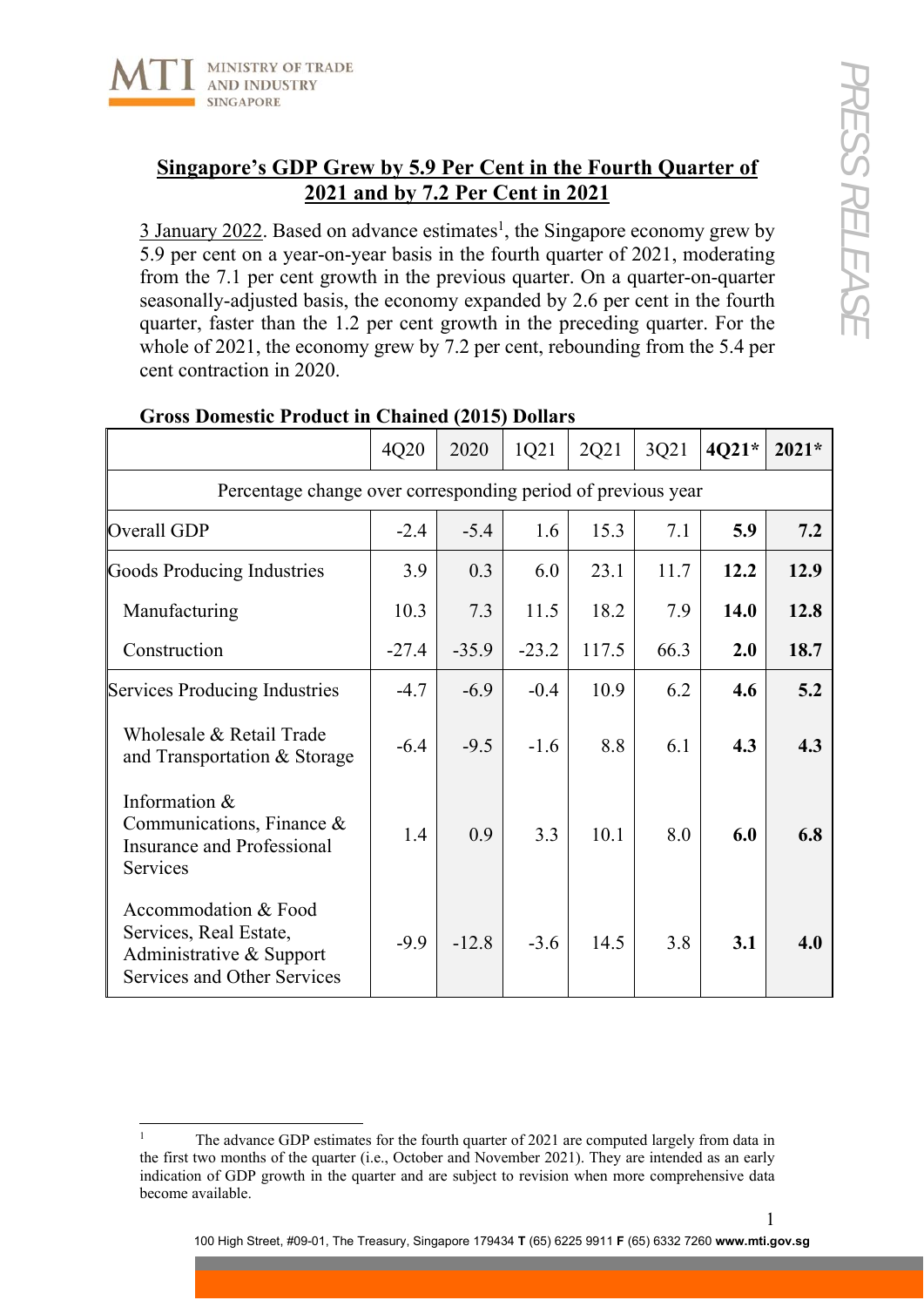

|                                                                                                                  | 4Q20   | 2020    | 1Q21   | 2Q21   | 3Q21   | 4Q21*  | $2021*$ |  |  |
|------------------------------------------------------------------------------------------------------------------|--------|---------|--------|--------|--------|--------|---------|--|--|
| Quarter-on-quarter growth rate, seasonally-adjusted                                                              |        |         |        |        |        |        |         |  |  |
| Overall GDP                                                                                                      | 3.8    | $-5.4$  | 3.4    | $-1.3$ | 1.2    | 2.6    | 7.2     |  |  |
| <b>Goods Producing Industries</b>                                                                                | 1.8    | 0.3     | 10.1   | $-1.9$ | 1.8    | 2.2    | 12.9    |  |  |
| Manufacturing                                                                                                    | $-1.4$ | 7.3     | 11.6   | $-2.2$ | 0.2    | 4.2    | 12.8    |  |  |
| Construction                                                                                                     | 55.6   | $-35.9$ | 4.3    | $-2.5$ | 4.9    | $-4.4$ | 18.7    |  |  |
| <b>Services Producing Industries</b>                                                                             | 4.1    | $-6.9$  | 1.1    | $-0.2$ | 1.1    | 2.5    | 5.2     |  |  |
| Wholesale & Retail Trade<br>and Transportation & Storage                                                         | 4.1    | $-9.5$  | 3.5    | $-0.9$ | $-0.6$ | 2.3    | 4.3     |  |  |
| Information &<br>Communications, Finance $\&$<br>Insurance and Professional<br>Services                          | 5.1    | 0.9     | $-1.1$ | 2.4    | 1.5    | 3.1    | 6.8     |  |  |
| Accommodation & Food<br>Services, Real Estate,<br>Administrative & Support<br><b>Services and Other Services</b> | 5.7    | $-12.8$ | $-1.1$ | $-2.2$ | 1.5    | 4.9    | 4.0     |  |  |

\*Advance estimates

## Sectoral Performance

The manufacturing sector expanded by 14.0 per cent on a year-on-year basis in the fourth quarter of 2021, faster than the 7.9 per cent growth in the third quarter. Growth during the quarter was supported by output expansions in all clusters. In particular, the electronics and precision engineering clusters continued to record strong output growth, driven by sustained global demand for semiconductors and semiconductor equipment respectively. On a quarteron-quarter seasonally-adjusted basis, the manufacturing sector expanded by 4.2 per cent, an improvement from the 0.2 per cent growth in the third quarter.

The construction sector grew by 2.0 per cent on a year-on-year basis in the fourth quarter of 2021, slower than the 66.3 per cent growth in the preceding quarter.<sup>2</sup> In absolute terms, the value-added of the sector remained 26.0 per cent below its pre-COVID (i.e., fourth quarter of 2019) level, as activity at construction worksites continued to be weighed down by labour shortages due

2

<sup>2</sup> The strong growth of the sector in the third quarter of 2021 was mainly due to low base effects given the slow resumption of construction activities after the Circuit Breaker last year.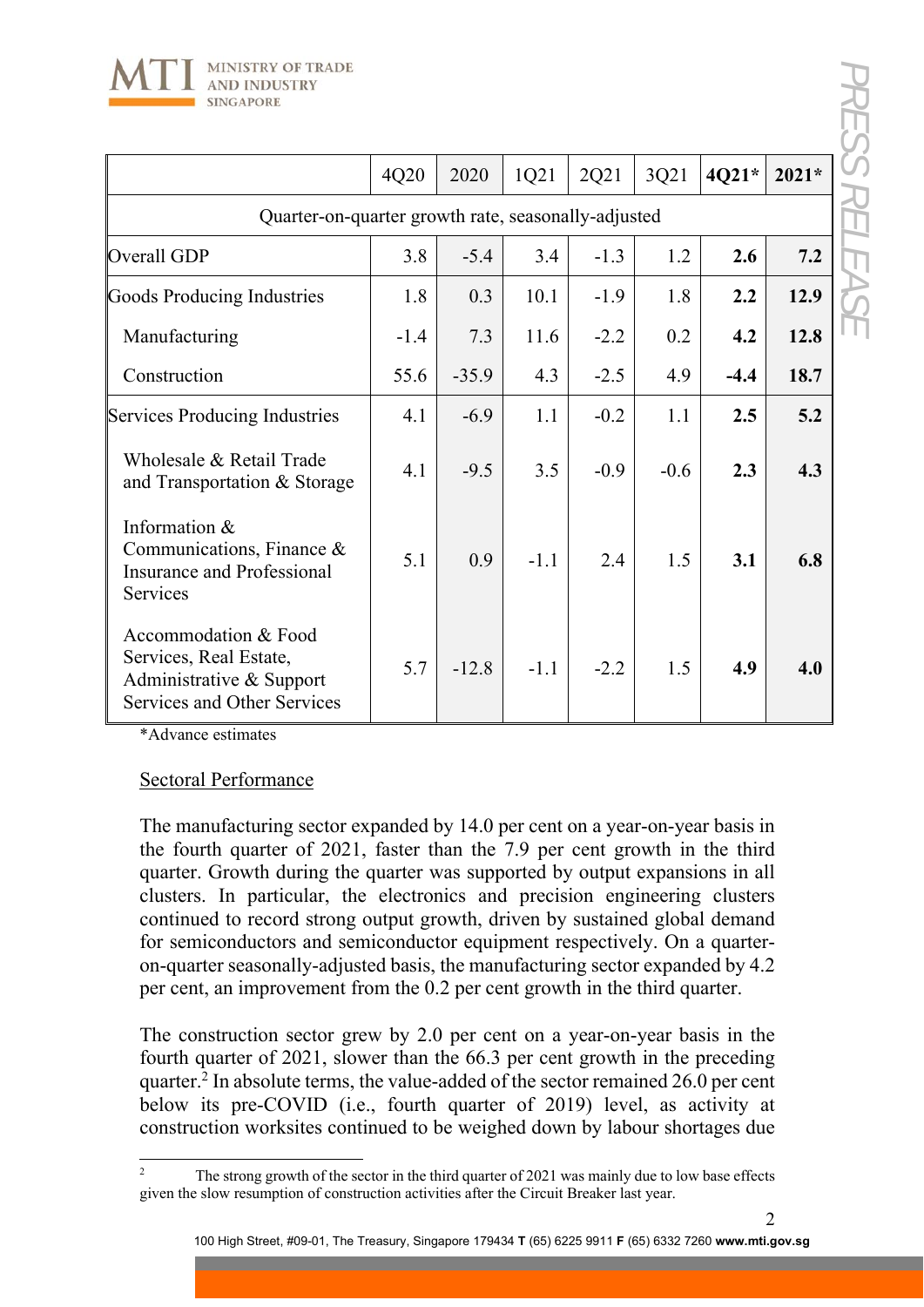

to border restrictions on the entry of migrant workers. On a quarter-on-quarter seasonally-adjusted basis, the sector contracted by 4.4 per cent in the fourth quarter, a reversal from the 4.9 per cent growth in the previous quarter.

Among the services sectors, the wholesale & retail trade and transportation & storage sectors grew by 4.3 per cent year-on-year in the fourth quarter of 2021, extending the 6.1 per cent growth in the third quarter. All sectors within the group expanded during the quarter. In particular, the wholesale trade sector posted steady growth in tandem with the robust performance of Singapore's merchandise exports. By contrast, growth in the transportation & storage sector was partly due to low base effects, as travel restrictions had weighed heavily on the air transport segment in the fourth quarter of last year. On the whole, the value-added of this group of sectors (i.e., wholesale & retail trade and transportation & storage) in the fourth quarter of 2021 remained 2.3 per cent below its pre-pandemic (i.e., fourth quarter of 2019) level. On a quarter-onquarter seasonally-adjusted basis, the sectors grew by 2.3 per cent in the fourth quarter, a turnaround from the 0.6 per cent contraction in the preceding quarter.

The information & communications, finance & insurance and professional services sectors collectively expanded by 6.0 per cent on a year-on-year basis in the fourth quarter of 2021, moderating from the 8.0 per cent growth in the previous quarter. All sectors within the group recorded expansions. In particular, the information & communications sector continued to benefit from strong demand for IT and digital solutions as well as robust games & software publishing activities, while the finance & insurance sector was bolstered in part by fund management activities. On a quarter-on-quarter seasonally-adjusted basis, the sectors in the group posted growth of 3.1 per cent in the fourth quarter, faster than the 1.5 per cent expansion registered in the preceding quarter.

The remaining group of services sectors (i.e., accommodation & food services, real estate, administrative & support services and other services sectors) grew by 3.1 per cent year-on-year in the fourth quarter of 2021, extending the 3.8 per cent growth in the previous quarter. Within the group, all the sectors expanded except for the accommodation & food services sector. The weak performance of the accommodation & food services sector was primarily due to ongoing travel restrictions, as well as tighter domestic restrictions (e.g., group size limits for dining-in) during the quarter as compared to the same period in 2020. On the whole, the value-added of the sectors in the group (i.e., accommodation  $\&$ food services, real estate, administrative & support services and other services sectors) remained 7.1 per cent below its level in the fourth quarter of 2019. On a quarter-on-quarter seasonally-adjusted basis, these sectors expanded by 4.9 per cent in the fourth quarter of 2021, improving from the 1.5 per cent growth in the preceding quarter.